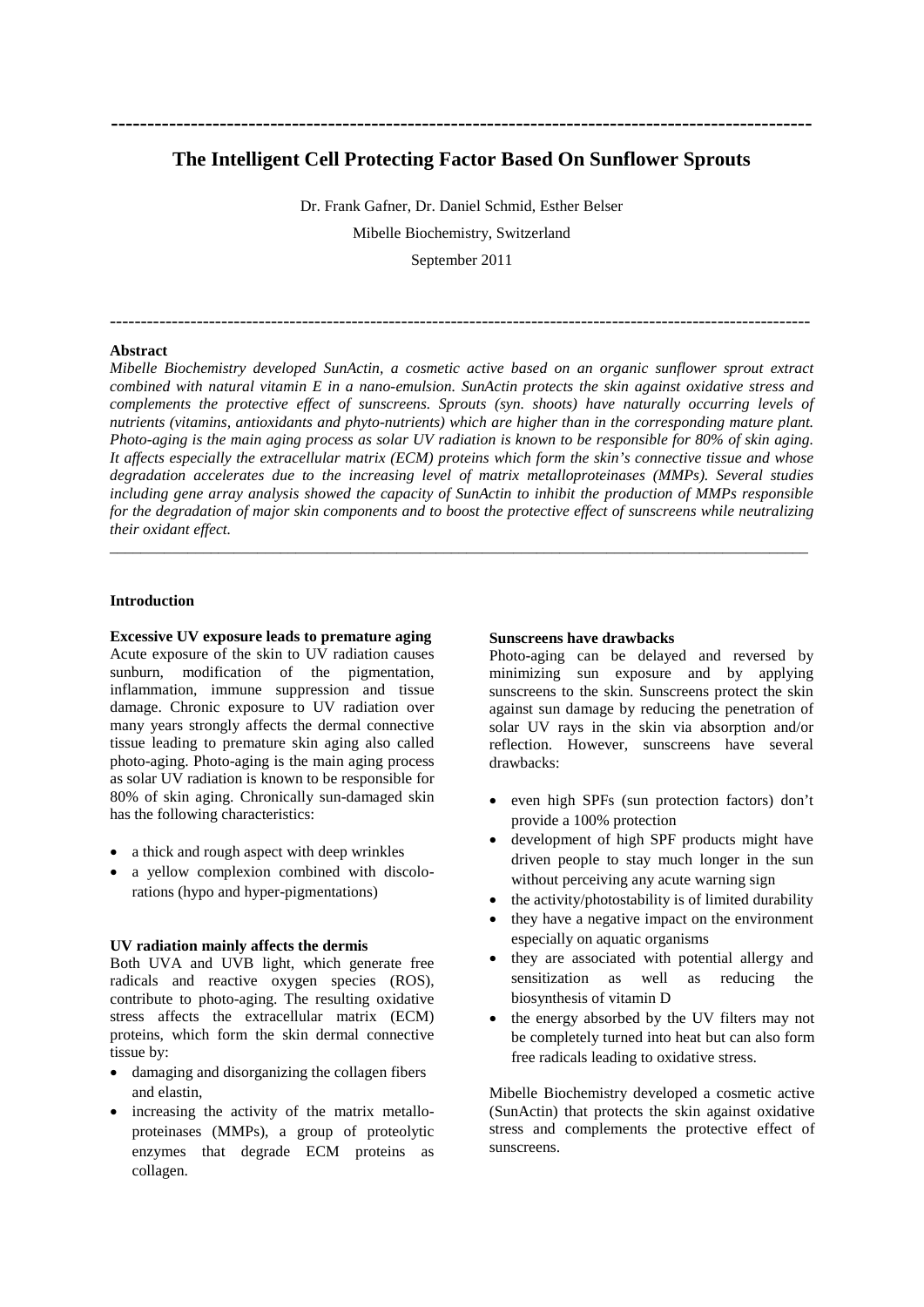# **Results and Discussion**

# *Reduction of sunburn cells*

The capacity of SunActin to protect the skin against UV-induced stress was evaluated by determining its influence on the formation of sunburn cells in the skin. These apoptotic keratinocytes form in the epidermis as a result of excess UV radiation. Their presence in human skin indicates severe UVinduced cell damage.

A sun cream SPF 30 with and without 2% SunActin was applied to the surface of skin explants.

After 24 hours of incubation, the skin explants were irradiated with UVB (1000 mJ/cm2), then sectioned transversally and stained. The protective effects of the test products were then quantified by microscopic counting of the sunburn cells. (Fig. 1)



*Fig 1: Reduction of Sunburn Cells Formation in Skin Explants*

Results:

- The radiation of the skin explants led to the appearance of 10 times more sunburn cells.
- The application of the sun cream SPF 30 resulted in a much lower number of sunburn cells, as expected.
- The addition of SunActin to the sun cream SPF 30 reinforced its protective effect as the formation of sunburn cells was further inhibited (41% higher protection compared to the sun cream SPF30 alone). (Fig. 2)



*Fig 2: Reduction of Sunburn Cells Formation in Skin Explants*

SunActin inhibits the formation of sunburn cells and improves the protective effect of UV filters.

#### *Inhibition of MMPs production (ex vivo)*

The effect of SunActin on the expression of selected markers was quantified using gene array analysis. A sun cream SPF 30 with and without 2% SunActin was applied to the surface of reconstructed human epidermises (RHE). After radiation  $(0.3J/cm<sup>2</sup>)$  of the RHE, the expression of genes which are known to be important stress markers was analyzed by DNA microarray technology. UV radiation of the RHE led to a strong increase of MMP-3 gene expression. (Fig. 3)



*Fig 3: Down-Regulation of MMP-3*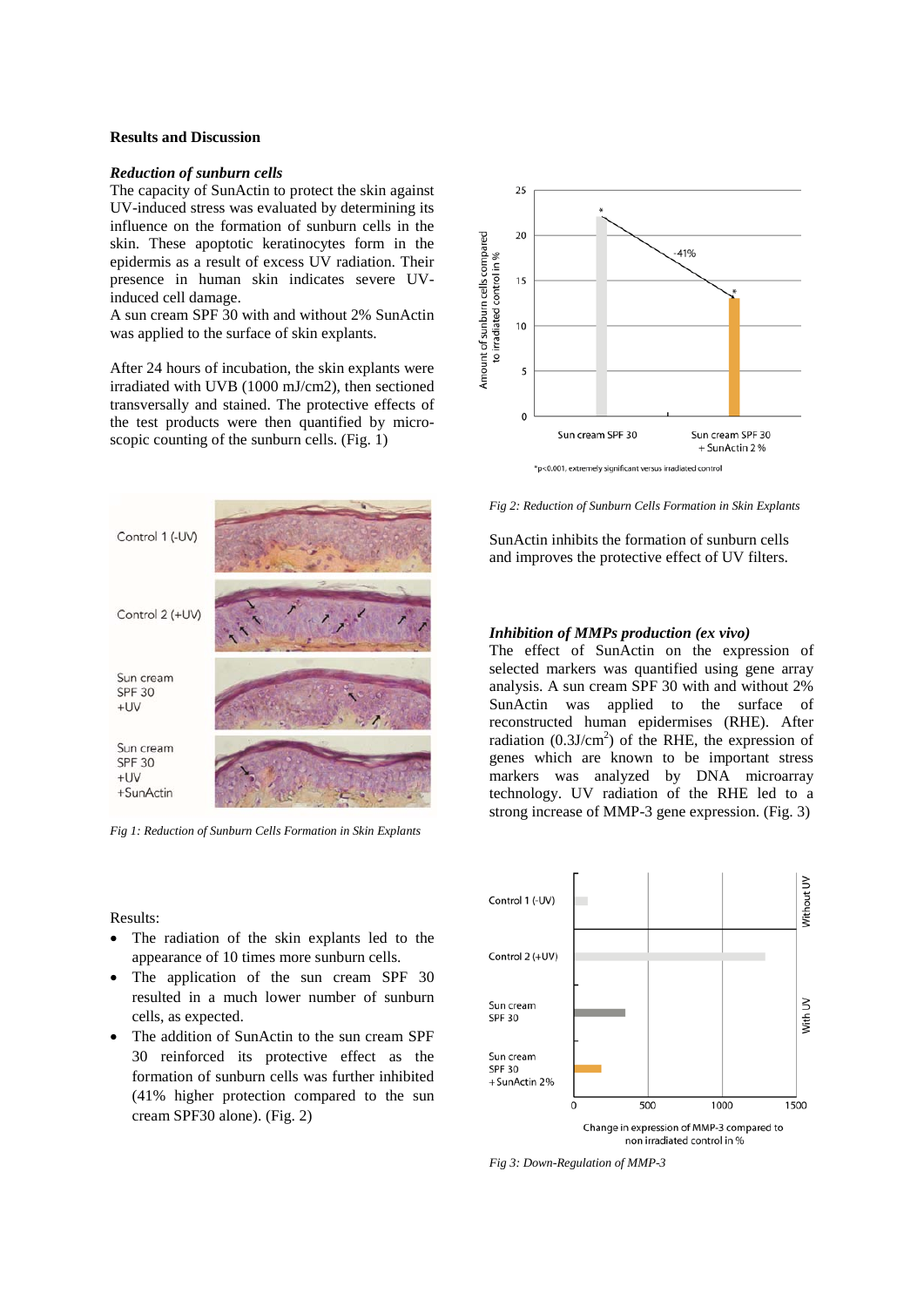MMP-3 is responsible for the degradation of collagen type III, one of the most abundant collagens in the dermis. Application of the sun cream SPF30 resulted in a strong down-regulation of the MMP-3 gene. Moreover, the addition of 2% SunActin to the sun cream SPF30 significantly improved this effect.

### *Neutralization of the oxidant effect of sunscreens (ex vivo)*

In the same study, application of the sun cream SPF30 was shown to strongly increase the expression of oxidative stress responsive 1 (OXSR-1), a marker gene for oxidative stress. (Fig. 4)

Results showed that OXSR-1 was slightly upregulated in the irradiated control RHE and strongly up-regulated in the RHE treated with the sun cream SPF<sub>30</sub>.

This suggests that the energy absorbed by the UV filters is not completely turned into heat but also into free radicals which can damage the epidermis. However, the addition of 2% SunActin to the sun cream SPF30 significantly counteracted this effect. Thus, SunActin can neutralize the oxidative effect of UV filters.

# *Protection of the skin against UV-induced stress (in vivo)*

The capacity of SunActin to protect the skin against UV-induced stress was evaluated by determining its influence on the minimal erythemal dose (MED). MED is the lowest amount of UV that produces skin redness 24 hours after exposure. It is therefore a measure of the resistance of the skin against UV. MED was determined by assessing visually skin redness 24 hours after UV radiation using a sun simulator. At the beginning of the study, MED was determined on the untreated skin of 20 volunteers aged from 19 to 63. Then, the test areas were

treated once with an SPF 10 cream with and without 2% SunActin. Afterwards, the skin was irradiated with UV doses whose intensities were in the range of the MED multiplied by the SPF. 24 hours later, the redness of the skin was evaluated again.

Results showed that SunActin significantly increased the MED compared to the placebo; (Fig. 5) the skin tolerated a 24% higher UV dose, which corresponds to increasing the SPF from 10.3 to 12.8.

SunActin can thus protect the skin against UVinduced stress and boosts the SPF.





*Fig 4: Down-Regulation of Oxidative Stress Marker*

*Fig 5: SPF Boosting Effect*